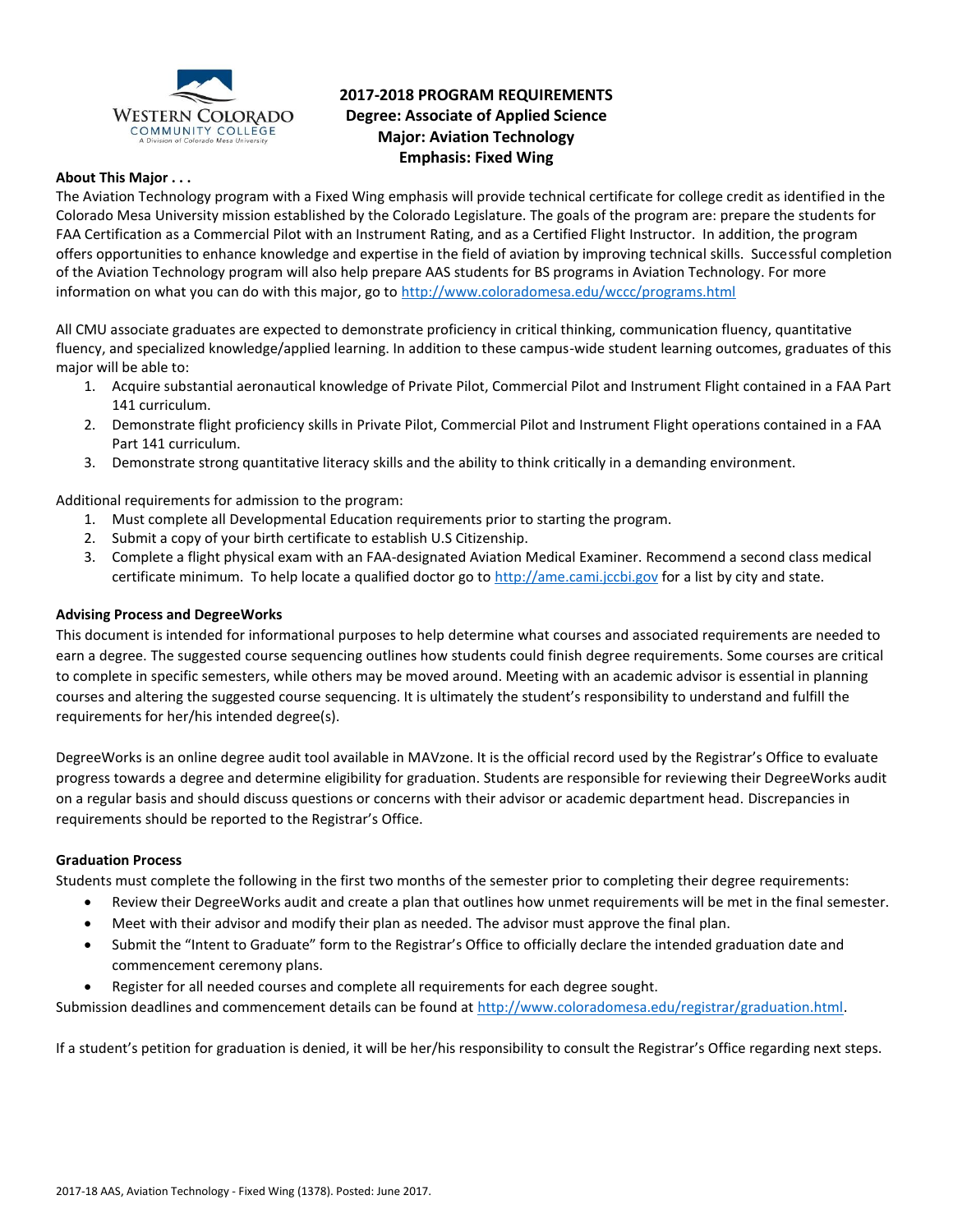# **INSTITUTIONAL DEGREE REQUIREMENTS**

The following institutional degree requirements apply to all CMU/WCCC AAS degrees. Specific programs may have different requirements that must be met in addition to institutional requirements.

- 60 semester hours minimum.
- Students must complete a minimum of 15 of the final 30 semester hours of credit at CMU/WCCC.
- 2.00 cumulative GPA or higher in all CMU/WCCC coursework.
- A course may only be used to fulfill one requirement for each degree/certificate.
- No more than six semester hours of independent study courses can be used toward the degree.
- Non-traditional credit, such as advanced placement, credit by examination, credit for prior learning, cooperative education and internships, cannot exceed 20 semester credit hours for an AAS degree.
- Pre-collegiate courses (usually numbered below 100) cannot be used for graduation.
- Capstone exit assessment/projects (e.g., Major Field Achievement Test) requirements are identified under Program-Specific Degree Requirements.
- The Catalog Year determines which program sheet and degree requirements a student must fulfill in order to graduate. Visit with your advisor or academic department to determine which catalog year and program requirements you should follow.
- See "Requirements for Undergraduate Degrees and Certificates" in the catalog for a complete list of graduation requirements.

# **PROGRAM-SPECIFIC DEGREE REQUIREMENTS**

- 66 semester hours total for the AAS, Aviation Technology Fixed Wing.
- A minimum of 40 semester hours must be taken at CMU in no fewer than three semesters.
- A cumulative grade point average of 2.5 or higher must be maintained for all courses taken.
- A "C" or better must be achieved in coursework toward the major content area.

# **ESSENTIAL LEARNING REQUIREMENTS** (16 semester hours)

See the current catalog for a list of courses that fulfill the requirements below. If a course is an Essential Learning option and a requirement for your major, you must use it to fulfill the major requirement and make a different selection for the Essential Learning requirement.

#### **Communication** (6 semester hours)

- $\Box$  ENGL 111 English Composition (3)
- $\Box$  Select one of the following courses:
	- ENGL 112 English Composition (3)
	- SPCH 101 Interpersonal Communication (3)
	- SPCH 102 Speechmaking (3)

#### **Mathematics** (4 semester hours)

 $\Box$  MATH 108 - Technical Mathematics (4)

#### **Other Essential Learning Core Courses** (6 semester hours)

- $\Box$  GEOL 103 Weather and Climate (3)
- □ PSYC 150 General Psychology (3)

#### **OTHER LOWER-DIVISION REQUIREMENTS**

# **Wellness Requirement** (2 semester hours)

- $\Box$  KINE 100 Health and Wellness (1)
- $\Box$  Select one Activity course (1)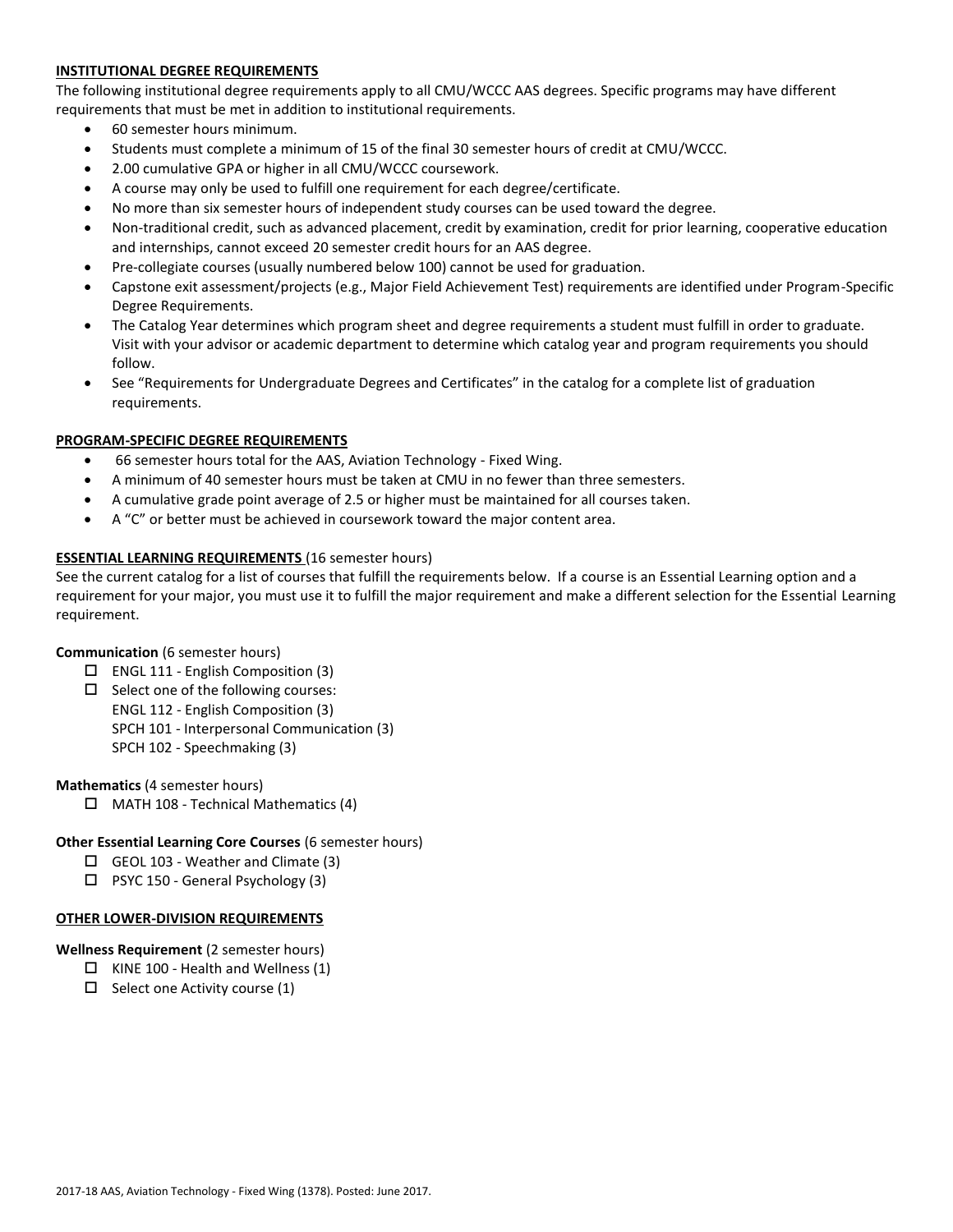**Core Courses** (43 semester hours)

- AVTN 101 Private Pilot Ground (4)
- $\Box$  AVTN 102 Private Pilot Flight (4) (49 hrs)
- AVTN 111 Instrument Ground (4)
- $\Box$  AVTN 112 Instrument Flight (4) (37 hrs)
- AVTN 105 Aviation Meteorology (4)
- AVTN 140 Aircraft Systems (4)
- AVTN 206 Crew Resource Management (1)
- AVTN 201 Commercial Pilot Ground (2)
- AVTN 202 Commercial Pilot Flight I (4) (80 hrs)
- AVTN 203 Commercial Pilot Flight II (3) (52 hrs)
- AVTN 218 ATC Procedures (4)
- AVTN 205 Mountain Flying Ground (1)
- AVTN 296 Special Topics Safety (2)
- AVTN 296 Special Topics Physiology (2)

**Track Courses** (5 semester hours)

Complete all courses in one of the following tracks.

Track 1 - CFI

- $\Box$  AVTN 211 Fundamentals of Instruments (2)
- AVTN 212 Flight Instruments Ground (2)
- AVTN 213 Flight Instruments Flight (1) (12 hrs)

Track 2 - Multi-Engine

- AVTN 207 Multi-Engine Ground (1)
- $\Box$  AVTN 208 Multi-Engine Flight (1) (12 hrs)
- Elective Special Topics 296 (3)